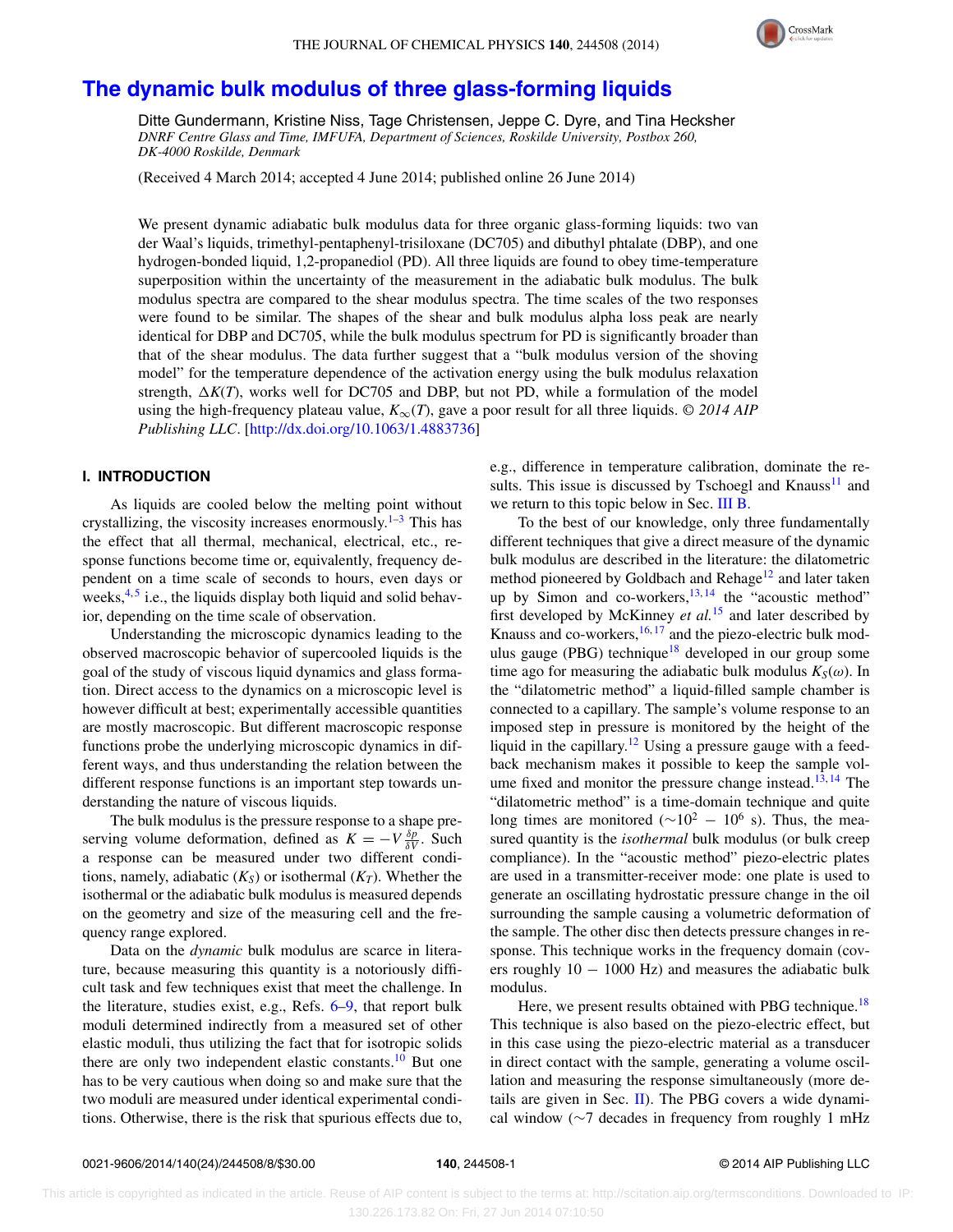to 10 kHz). The thermal diffusion length at all frequencies is much smaller than the sample dimension, which means that we measure the *adiabatic* bulk modulus, *KS*.

The paper is structured as follows: After an introduction to the technique in Sec.  $II$ , we proceed to present our results in Sec. [III.](#page-1-1) First, we show the raw data for the measured dynamic adiabatic bulk moduli (Sec. III  $\overline{A}$ ), and then analyze the data in terms of relaxation times (Sec. [III B\)](#page-3-0), spectral shapes (Sec. [III C\)](#page-4-0) – also in comparison to their shear mechanical counterparts – the relaxation strength (Sec. [III D\)](#page-5-0), and finally, we test a bulk modulus version of the shoving model  $(Sec. III E).$  $(Sec. III E).$  $(Sec. III E).$ 

## <span id="page-1-0"></span>**II. EXPERIMENTAL DETAILS**

The PBG technique utilizes the coupling between the capacitance of a piezo-electric spherical shell and the stiffness of a liquid inside the shell. The bulk transducer is a spherical shell of piezo electric ceramic material polarized in the radial direction. The inner and outer surfaces of the shell are coated with silver electrodes and connected to an ac voltage generator. The potential difference between the inner and outer surface of the transducer causes the polarized shell to deform, thus inducing a bulk deformation of a liquid contained within the piezo electric shell. The motion of the shell is hindered by the stiffness of the liquid, and the measured capacitance of the shell thus depends on whether the transducer is empty and freely moving or filled. By measuring the difference between the capacitance of the empty transducer (the "reference measurement") and the liquid-filled transducer (the "liquid measurement"), the bulk modulus of the liquid can be calculated, see Refs. [18](#page-7-14)[–20](#page-7-15) for more details.

The transducer has a small hole at the top and is equipped with a tube that functions as a liquid reservoir. Figure [1](#page-1-3) shows a sketch of the device. When the transducer is loaded at room temperature, it is filled with liquid to the top of the tube. This ensures that the sphere is always filled with liquid, also at

<span id="page-1-3"></span>

FIG. 1. Sketch of the bulk transducer  $(PBG)$ .<sup>[18,](#page-7-14) [19](#page-7-16)</sup> The device consists of a shell made of a piezo-electric ceramic material coated with silver electrodes on the inside and outside. Wires connect the two electrodes to a voltage generator. The inner diameter of the sphere is 18 mm and the thickness of the ceramics is 0.5 mm. A small hole (diameter  $d = 1.9$  mm) in the shell makes it possible to fill the bulk transducer with liquid. A tube acting as a liquid reservoir is attached on top of the hole. This ensures that the sphere is always filled with liquid, even as the liquid contracts upon cooling.

lower temperatures where the liquid volume decreases due to thermal contraction. The presence of the hole limits the frequency range for measuring the bulk modulus, since the liquid is able to flow out of the sphere at low frequencies (how low depends on the viscosity of the liquid and thus on the temperature). As shown recently, it is possible however to extend the frequency range by modeling the flow through the hole and subtracting the contribution to the measured signal. $19,20$  $19,20$ On the high frequency side, the frequency window is limited by the mechanical resonance of the transducer, which lies between 10 and 100 kHz. Consequently, we are able to measure the dynamic bulk modulus in a wide dynamical range from roughly 10 mHz to 10 kHz.

Temperature is controlled in a closed-cycle cryostat with a temperature stability of ∼10 mK and an absolute temperature uncertainty of less than 0.1 K. The temperature control and measuring setup is described in detail in Refs. [21](#page-7-17) and [22.](#page-7-18) Temperature stability is crucial for the calculation of the bulk modulus, since it relies on good agreement between liquid and reference measurement. The properties of the transducer itself depends both on temperature *and* thermal history (discussed in Refs. [19](#page-7-16) and [23\)](#page-7-19), so it is essential that the experimental protocol for the two measurements is identical.

The studied liquids are trimethyl-pentaphenyl-trisiloxane (DC705), dibuthyl phtalate (DBP), and 1,2-propanediol (PD). All liquids were purchased from Sigma-Aldrich. DC705 and DBP were used as acquired, PD was dried for several hours in a vacuum exicator at ambient temperature. These liquids were chosen because data from other response functions (in particular, shear modulus data) exist for comparison. In addition, they are stable and easy to handle at room temperature.

#### <span id="page-1-2"></span><span id="page-1-1"></span>**III. RESULTS**

## **A. The raw data**

Figure [2](#page-2-0) shows real and imaginary parts of the bulk modulus for DBP, DC705, and PD. The data exhibit a transition in the real part from a low-frequency level,  $K_0$ , corresponding to a liquid-like response, to a high frequency level,  $K_{\infty}$ , corresponding to a solid-like response (however, the high frequency plateau is not reached for all temperatures due to the upper limit in frequency span). This transition shows up as a peak in the imaginary part that moves down in frequency with decreasing temperature.

For all liquids, the peak height increases with decreasing temperature, corresponding to an increase in relaxation strength,  $\Delta K$ . For DC705, however, the increase at the lowest temperatures is anomalously high. This is presumably an artifact of a combination of two factors in the measurement and subsequent analysis, namely, (1) a slight difference in the frequency dependence of the liquid and the reference spectrum, and (2) an imperfect filling of the transducer at the lowest temperatures: (1) The piezo-electric ceramic material of the transducer has a weak frequency dependence at low frequencies due to dispersion of permittivity of the ceramics. The data analysis relies on the premise that this frequency dependence is the same for the liquid and the reference measurement. The raw capacitance data of DC705 show a slight mismatch in the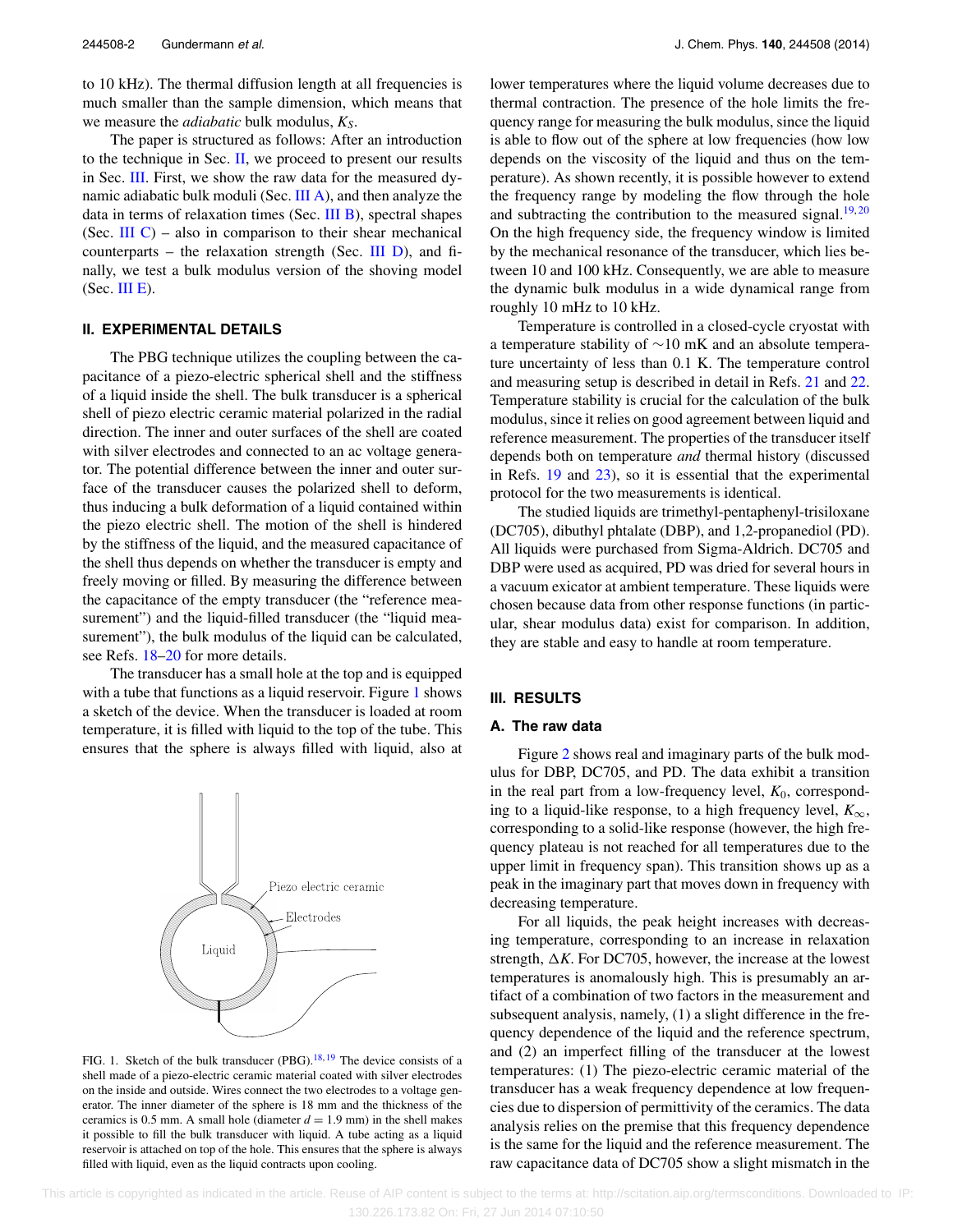<span id="page-2-0"></span>

FIG. 2. Real and imaginary parts of bulk modulus for DBP (a)+(b), DC705 (c)+(d), and PD (e)+(f). At low frequencies, a (non-vanishing) liquid-like plateau is observed in the real part of the modulus; at high frequencies, a solid-like (higher) plateau is approached. For most of the temperatures, the solid-like plateau is however outside the frequency window. Both plateau values increase as the temperature is lowered. Between the two plateaus there is a transition from liquidlike to solid-like behavior, which shows up as a peak in the imaginary part. As with all dynamical quantities in a liquid close to the glass-transition temperature, the characteristic time of this transition is dramatically increased with decreasing temperature; here, changing 5 orders of magnitude with a temperature change of only 15 K (corresponding to roughly 6%) in the case of DC705.

frequency dependence, however, which results in an increasing imaginary part and a small slope on the plateaus of the real part of the bulk modulus. (2) The aforementioned flow to and from the reservoir gives rise to a resonance at low frequencies – the "Helmholtz resonance"<sup>20</sup> – which can be subtracted from the raw data to extend the frequency range of calculated bulk modulus. This subtraction should in principle result in an imaginary part that goes to zero on both sides of the loss peak, and a real part with constant high and low frequency plateaus. For DC705, the low-frequency side of the loss peak does not go to zero at the lowest temperatures even after subtracting the contribution from the Helmholtz resonance. This is sometimes seen when the liquid for some reason is not able to draw in extra liquid from the reservoir at the lowest temperatures, resulting in a cavity inside the transducer that breaks

the spherical symmetry. The accuracy of the bulk modulus for the lowest three temperatures is hence poorer than the other temperatures. We made a conservative low-frequency cutoff of the data to avoid these artifacts, but they can still influence the shape of the low-frequency flank of the alpha-relaxation peak. We do, however, believe that the high-frequency side of the peak remains unaffected by these problems and that the extracted relaxation times are correct within the overall accuracy of the data sets.

In the data, there is a slight upturn of the real part as the high frequencies are approached. This is an artifact of the inversion procedure described in the previous paragraph. It comes from the fact that the first resonance of the liquid-filled PBG is located at a slightly lower frequency compared to the empty device. Thus, the procedure that eliminates the effect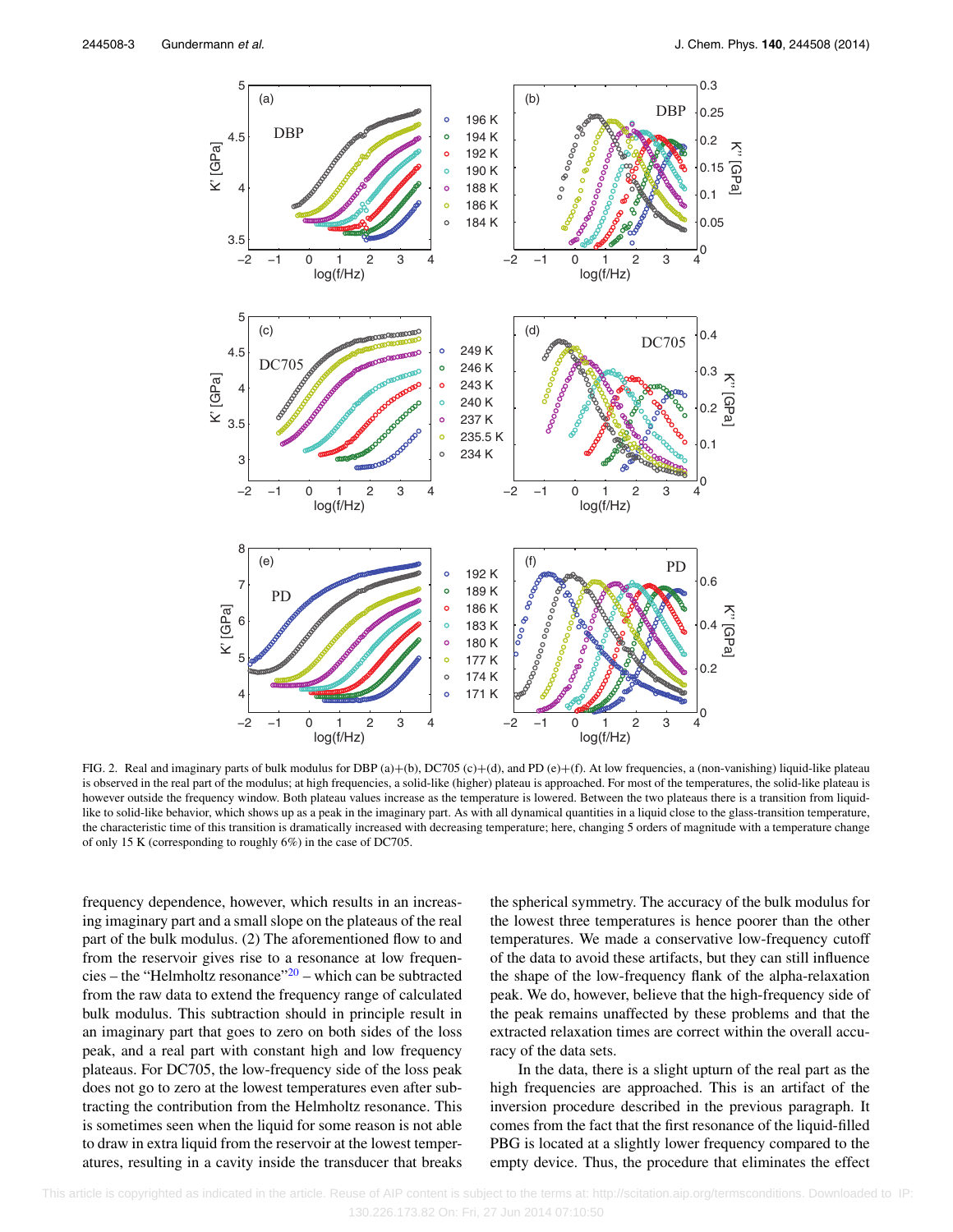of dispersion of the ceramic at low frequencies, introduces a small artifact towards the high frequencies.

# <span id="page-3-0"></span>**B. Relaxation times**

To quantify the temperature dependence of the relaxation time for the bulk modulus, we estimated the loss-peak frequencies of the imaginary parts by fitting a second-order polynomial to the maximum nine points (which corresponds to less than half a decade in frequency) around the maximum of  $log(f)$  vs  $log(K'')$  This is usually a good measure of the time scale of the alpha relaxation. However, when the data are noisy this procedure may lead to errors and thus we also defined an integrated (or "average") relaxation frequency as the normalized real part integrated over all frequencies,  $51, 52$  $51, 52$ 

$$
\langle f \rangle = \frac{1}{\pi^2 \Delta K} \int_0^\infty (K'(f) - K_\infty) \, df
$$
\n
$$
= \frac{1}{\pi^2 \Delta K} \int_{-\infty}^\infty (K'(f) - K_\infty) f \, d \ln f,\tag{1}
$$

where *f* is the frequency. The factor  $1/\pi^2$  ensures that this integral gives  $1/(2\pi \tau)$  if applied to an exponential. This expression yields slightly faster relaxation times (or higher average frequencies) than the peak frequency, because of the stretched, non-exponential relaxation, which is a hallmark feature of viscous liquids.

Figure  $3(a)$  shows a plot of the loss-peak frequency and the average frequency as a function of temperature. As expected the peak frequencies are slightly lower than the average frequency, but otherwise the two measures of time scale are proportional. There are slightly fewer temperatures for which the average frequency could be determined. This is because the spectra at high temperatures get cut off by the experimental frequency window, thus making it impossible to do the integration reasonably, while it is still possible to determine a peak frequency. All three liquids display a non-Arrhenius behavior of bulk relaxation time, in harmony with the corresponding shear modulus data. $^{24}$  Unfortunately, these shear modulus measurements were not carried out in the same cryostat as the bulk modulus measurements. To compare the temperature dependence of the time scales reliably, the absolute temperature difference between cryostats was calibrated by means of dielectric measurements, resulting in adjustments up to  $\pm 1.5$  K of the temperatures.

In the relaxation map, the time scales for bulk and shear moduli are difficult to distinguish, in particular when we want to quantify whether the time scales are coupled (i.e., proportional) or possibly have different temperature dependence. The "time scale index" $25$  (defined as the ratio of the characteristic times of the two response functions as a function of temperature) is a very sensitive measure for this. In Fig.  $3(b)$ , we compare the bulk relaxation time scale to the corresponding shear time<sup>53</sup> by calculating the "time scale index" both for the determined peak frequencies (full symbols) and the average frequencies (open symbols). There is no clear trend in the temperature dependence of the time scale index; the result depends on how the time scale is defined. For DC705, there is a lot of scatter in the peak frequency measure, while

<span id="page-3-1"></span>

<span id="page-3-2"></span>FIG. 3. Characteristic time scales of the bulk modulus relaxation. (a) Losspeak frequencies of the bulk modulus (full symbols) and average frequency  $\langle f \rangle$ , see Eq. [\(1\),](#page-3-2) (open symbols) as a function of inverse temperature for the three liquids. (b) Time scale index of bulk and shear moduli. Only four temperatures are shown for DBP, which corresponds to the overlap in temperatures between the shear and bulk modulus measurement. For comparison, previous results<sup>20</sup> for tetraphenyl-tetramethyl-trisiloxane (DC704) and 5-phenyl-4-ether (5-PPE) are shown.

the average frequencies give a nearly constant time scale index. For DBP, the overlap in temperatures of the two measurements was small so we have only four time scale index points. Here, the peak frequency measure seems to have an increasing trend with temperature while the average frequency measure is nearly constant. For PD, the time scale index is positive when the peak frequencies are used, while it is negative when we use the average frequencies.

Earlier studies of shear and bulk modulus relaxation<sup>[6,](#page-7-4)[7,](#page-7-25)[26](#page-7-26)</sup> have shown that the shear relaxation is faster than the bulk modulus relaxation and again recently this was found<sup>20</sup> to be the case for two liquids with a temperature-independent factor of around 0.4 decade (shown in Fig.  $3(b)$  for comparison). In the present case, there is notably more noise and in contrast to Hecksher *et al.*,<sup>[20](#page-7-15)</sup> the compared measurements are performed in different cryostats. The time scale index is quite sensitive to small errors both in temperature and in relaxation times, <sup>[19](#page-7-16)</sup> so although we have tried to eliminate sources of error, we have to be cautious about drawing conclusions. For PD, the decoupling seems persistent, though, while Fig. [3\(b\)](#page-3-1) indicates that the time scales of shear and bulk modulus for DC705 and DBP are identical within the noise of the data.

The decoupling or coupling of time scales in general for viscous liquids is a matter of debate. Often studied are the Stokes-Einstein and Debye-Stokes-Einstein relations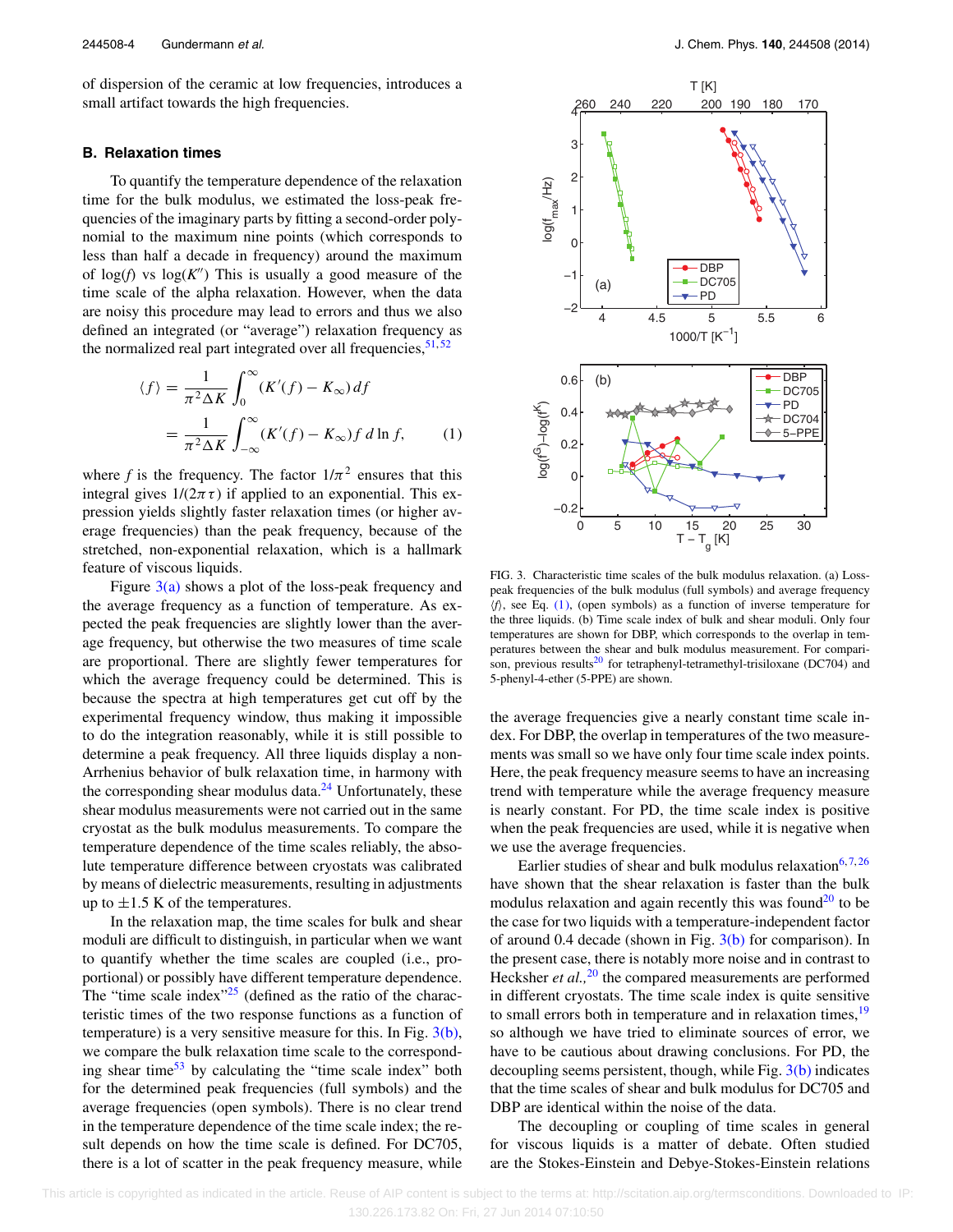<span id="page-4-1"></span>

FIG. 4. Time-temperature superposition (TTS) plots of DBP, DC705, and PD. The top panels (a)–(c) show the imaginary parts of data scaled by the loss-peak value on a linear axis versus the logarithm of frequency scaled by the loss peak frequency for each temperature. The middle panels (d)–(f) show the scaled imaginary parts on a logarithmic axis as a function of scaled frequency. The bottom panels (g)–(i) show the scaled imaginary part versus the scaled real part (referred to as a "Cole-Cole plot"). Clearly, all three liquids obey TTS within the noise in both real and imaginary parts.

*D*∝*T*/*η* linking the translational or rotational diffusion *D* of a (large) object suspended in the liquid to the viscosity *η*. These quantities are often found to decouple with decreasing temperature, $27-37$  $27-37$  especially if the tracer molecule is comparable in size to the molecules of the matrix. Studies of time scales of different response functions – such as dielectric constant and shear modulus – on the other hand often show weak or no decoupling,  $20, 25, 26, 38-42$  $20, 25, 26, 38-42$  $20, 25, 26, 38-42$  $20, 25, 26, 38-42$  $20, 25, 26, 38-42$  $20, 25, 26, 38-42$  $20, 25, 26, 38-42$  but examples exist where the opposite is observed[.43](#page-7-31)

The lack of generality in the literature and in the present results could well be due to differences in experimental conditions (especially the temperature calibration of different cryostats, but also different samples), which once again stresses the importance of having accurate and reproducible temperature control and only comparing response functions that are measured simultaneously or at least under identical experimental conditions.

## <span id="page-4-0"></span>**C. Spectral shapes**

We proceed to examine the temperature dependence of the spectral shapes of the bulk modulus data, in particular if time-temperature superposition (TTS) is obeyed. TTS refers to the notion of a temperature-independent spectral shape of the alpha relaxation that simply shifts on the time/frequency axis as temperature is changed. Thus, TTS is obeyed whenever a collapse of data is obtained by scaling the loss by the loss peak height and the frequency by the loss-peak frequency.

Figure [4](#page-4-1) shows TTS plots of the three liquids. The top two panels show the standard plot, i.e., loss modulus as a function of frequency scaled to the values where the curve has its maximum. We show this plot on both a linear (top panel) and a logarithmic (middle panel) axis. The bottom panel shows a so-called Cole-Cole plot. This is a parameterized plot displaying the imaginary part as a function of the real part both scaled by the overall relaxation strength  $\Delta K = K_{\infty} - K_0$  (see Sec. [III D](#page-5-0) below for details on how the scaling parameters were determined). This is a convenient way of showing both the real and imaginary parts in one plot scaled by the same factor. The Cole-Cole representation of the data is also quite sensitive to deviations from TTS.

The bulk modulus data show a nice collapse in both representations and we thus conclude that TTS is obeyed for all the liquids within the noise of the data, except for a very small deviation of the high-frequency side of the loss peak for DBP. This deviation could be due to a secondary process at higher frequencies, which would be in agreement with both dielectric data showing a low-intensity beta process around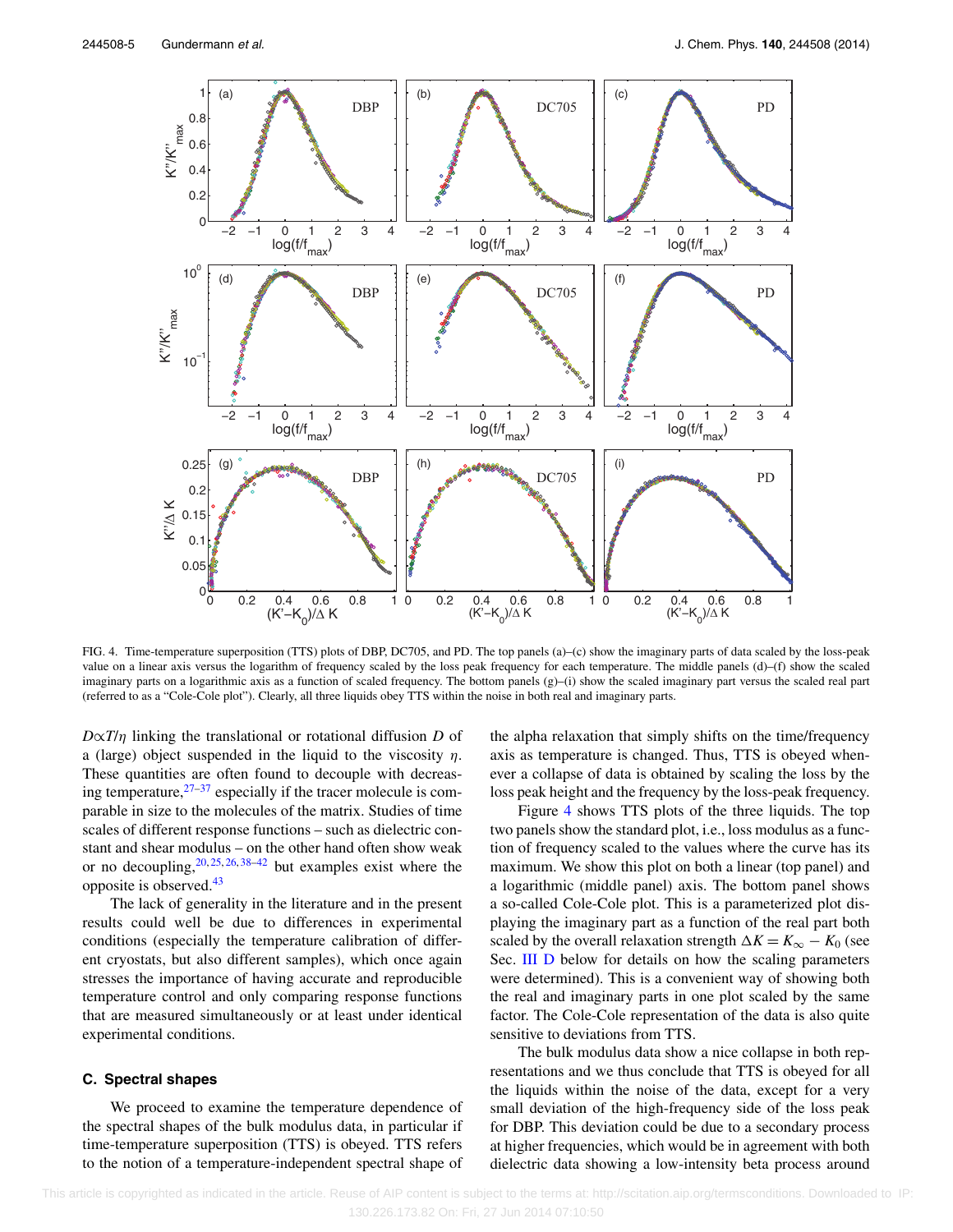$10^6$  Hz<sup>44</sup> and shear data,  $^{24}$  $^{24}$  $^{24}$  where the onset of a beta process is seen in the same temperature interval. The frequency window of the bulk modulus data does not allow a definite identification of a beta process for the measured temperatures. The temperature window could be extended slightly corresponding to a change in the alpha loss-peak frequency of roughly two decades, which would reveal if the observed deviation evolves into a beta feature. The absence of a secondary process for DC705 is consistent with both shear and dielectric measurements, while the same is only partly true for PD. For this liquid, shear measurements show TTS, while dielectric measurements exhibit a wing at high frequencies.<sup>[45](#page-7-33)</sup>

In Fig.  $5(a)$ , we show a common TTS plot of the bulk modulus spectra of all three liquids with asymptotic low- and high-frequency power laws indicated by dashed lines. All liquids display an approximate low-frequency Maxwell model behavior, i.e.,  $K'' \propto f$ , as expected for a terminal pure viscous behavior. For DBP, a slightly steeper slope is seen; this is most likely a measurement error arising from imperfect matching of liquid and reference measurement. At high frequencies, DBP and DC705 have similar shapes with an asymptotic power law of slope −0.4, while PD has a smaller slope of about −0.25 and thus a much broader spectrum. Consequently, we do not in general find a correlation between TTS and a high-frequency power law of −0.5 (as found in dielectrics in Refs. [45](#page-7-33) and [46\)](#page-7-34) for the bulk modulus spectra.

Figures  $5(b)$ – $5(d)$  show the TTS plots of the bulk spectra for each of the three liquids together with their corresponding shear modulus spectra. Shear modulus measurements $^{24}$  indicate the existence of a mechanical beta process for DBP (although the peak of this relaxation was outside the frequency interval of the measurements). When comparing to the bulk modulus spectra, it is possible that the high-frequency deviation from a pure power law is a beta process appearing in the bulk modulus, as well. Bulk and shear modulus spectra are very similar within the noise and measurement errors for DC705 and DBP. For PD, there is near perfect collapse at low frequencies while the high-frequency power laws are significantly different, the bulk modulus having a much broader spectrum.

### <span id="page-5-0"></span>**D. Relaxation strength**

In Fig.  $6(a)$ , the high- and low-frequency levels of the bulk modulus are shown as functions of temperature relative to  $T_g$ .  $T_g$  was defined as the temperature at which the loss-peak frequency is 1 mHz found by extrapolating the loss peaks in Fig. [3](#page-3-1) fitted to a VFT-expression. The plateau values are not always within the accessible frequency window for all temperatures, and thus we determined the high- and low-frequency levels of the bulk modulus from fitting to the extended Maxwell model, <sup>[18,](#page-7-14) [47,](#page-7-35) [48](#page-7-36)</sup>

<span id="page-5-2"></span>
$$
K = K_0 + \frac{K_{\infty} - K_0}{1 + \frac{1}{i\omega\tau} + q(\frac{1}{i\omega\tau})^{\alpha}}.
$$
 (2)

Here,  $K_0$  and  $K_\infty$  are the low- and high-frequency plateau levels,  $\tau$  is the (alpha) relaxation time, and *q* and  $\alpha$  are fitting

<span id="page-5-1"></span>

FIG. 5. TTS plots comparing bulk modulus data for the three liquids (a) and comparing to shear modulus data (b)–(d) for each of the liquids respectively. (a) All three liquids display a common low frequency "Maxwell model" behavior (indicated by a dotted line showing *K*∝*f*). DBP and DC705 have very similar shapes for the entire spectrum, while the high frequency side of the PD spectrum displays a power law behavior with a smaller exponent. (b)–(d) Bulk (large symbols) and shear (black dots) modulus spectra are very similar for DBP and DC705, except for a slightly broader low frequency side for DC705 (which could be due to measurement errors, see text for details) and a less evident secondary relaxation in DBP at high frequencies. For PD, on the other hand, there is excellent overlap on the low-frequency side of the peak, while there is a significant difference in the high-frequency asymptotic power laws; the bulk modulus having a smaller slope than the shear modulus.

parameters expressing the peak width and the high frequency slope of the loss peak, respectively.

To limit the number of parameters in the fit and since all liquids obey TTS within the noise, we have chosen to fit the data for each liquid with a temperature independent set of the shape parameters  $q$  and  $\alpha$ . The best values of these two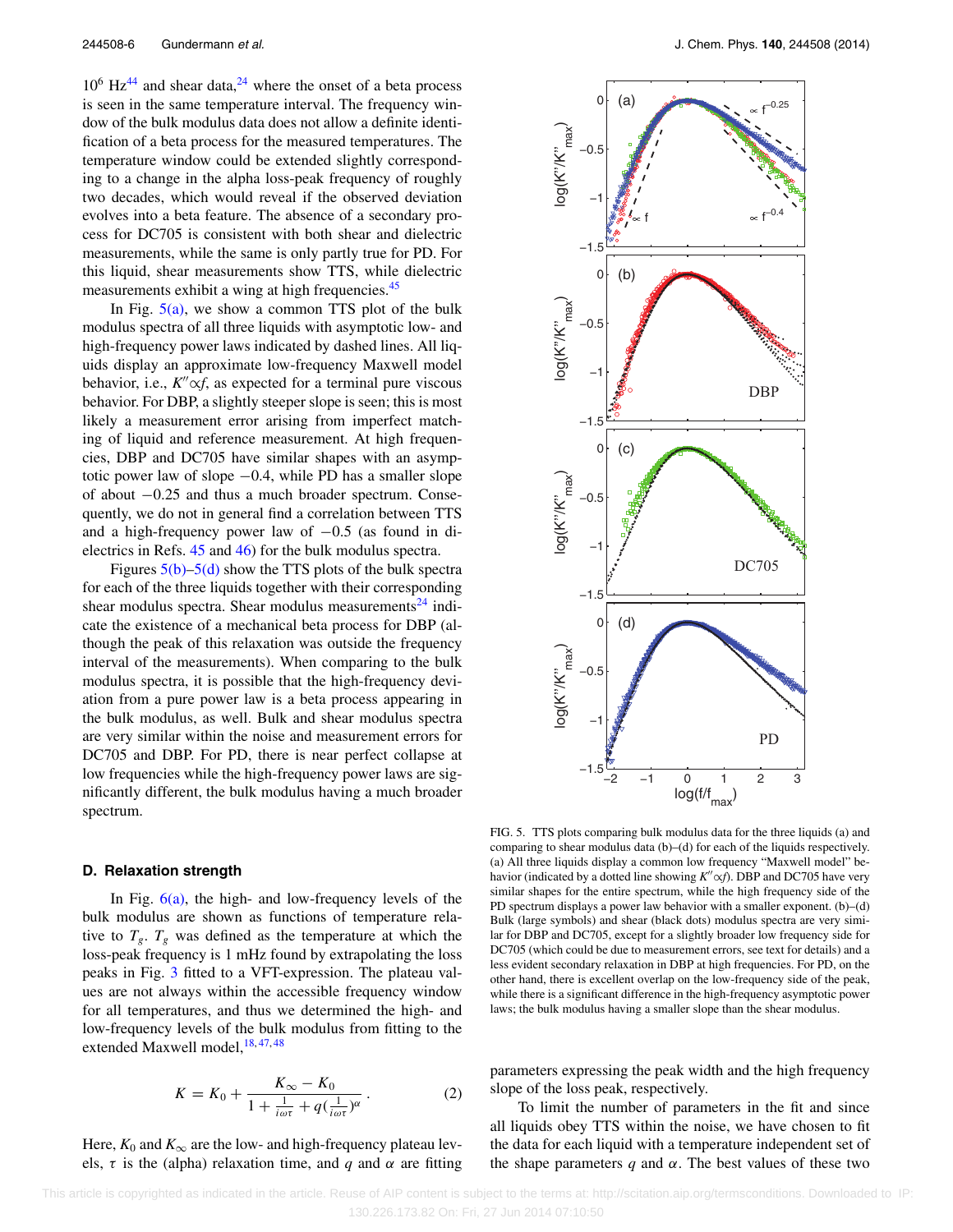<span id="page-6-1"></span>

FIG. 6. Plateau levels and relaxation strength for bulk and shear modulus. (a) The fitted (see Eq. [\(2\)\)](#page-5-2)  $K_{\infty}$  (large symbols) and  $K_0$  (small symbols) levels for DBP (red circles), DC704 (green squares), and DBP (blue triangles). (b) Comparison of the bulk modulus relaxation strength  $\Delta K = K_{\infty} - K_0$ (closed symbols) with  $G_{\infty} (= \Delta G)$  (open symbols). Evidently, the bulk relaxation strength is greater than the shear.

parameters were found by fitting the frequency spectrum of the temperature with the most data points on both sides of the loss peak to the expression in Eq.  $(2)$  with all parameters varying freely. For DBP that temperature is  $T = 186$  K, for DC705  $T = 243$  K, and  $T = 177$  K for PD. The rest of the temperatures for each liquid was then fitted with *q* and *α* fixed determining  $K_0$  and  $K_\infty$  values for each temperature.

In Fig. [6\(b\),](#page-6-1) the relaxation strength ( $\Delta K = K_{\infty} - K_0$ ) is compared to the high-frequency values of the shear modulus of Ref. [24.](#page-7-22) DBP and DC705 have comparable magnitudes of  $K_0$  and  $K_\infty$  and relaxation strength  $\Delta K$ , whereas PD has both slightly higher plateau values and a higher relaxation strength. For all three liquids, the bulk relaxation strength is larger than what is found in the shear modulus data.

## <span id="page-6-0"></span>**E. Comparing to the prediction of the bulk modulus version of the shoving model**

Finally, we test the "bulk modulus version" of the shoving model $49$  for the temperature dependence of the relaxation time of viscous liquids. The shoving model is based on the assumption that the relaxation proceeds as a series of flow events. Due to anharmonicity it is energetically costly for molecules to rearrange at constant volume and a local volume increase will facilitate such a rearrangement. Flow events in themselves are fast, and the key assumptions of the shoving model are that the surrounding liquid is solid on the time scale of a flow event and that the activation energy is mainly elastic energy of the surroundings. A local volume increase induces a shear deformation of the surroundings,  $50$  and the activation energy is hence described by the shear modulus<sup>[5,](#page-7-3)[49](#page-7-37)</sup>

$$
\tau(T) = \tau_0 \exp\left\{\frac{V_c G_{\infty}(T)}{k_B T}\right\}.
$$
 (3)

<span id="page-6-4"></span>

FIG. 7. Test of a "bulk modulus version" of the shoving model (Eq. [\(3\)\)](#page-6-2) substituting  $G_{\infty}$  by (a) the bulk modulus relaxation strength,  $\Delta K$  and (b) the high-frequency level of the bulk modulus, *K*∞. Open symbols represent a standard fragility plot, i.e., the relaxation time is plotted against inverse temperature scaled by  $T_g$ . The full symbols are plotted against the *X* parameter (see text) and are predicted to follow the indicated dashed line (see Eq. [\(4\)\)](#page-6-3). In the first version (a), DC705 and DBP follow the prediction while PD does not, whereas in the second version (b) all three liquids fail, although PD is doing slightly better than in the first case.

Thus, the logarithm of the relaxation time is a linear function of  $G_{\infty}(T)/T$  assuming the characteristic volume  $V_c$  is temperature independent. Under this assumption,  $V_c$  can be scaled out by constructing a parameter  $X = \frac{G_{\infty}(T)/T}{G_{\infty}(T_g)/T_g}$  running from 0 to 1. In the "shoving plot," log *τ* is plotted as a function of *X*, and data should follow a straight line going from the prefactor  $\tau_0$  to  $\tau(T_g)$  defined to be 100 s. Taking the pre-factor to be  $\tau_0 = 10^{-14}$  s, the prediction of the shoving model can be rewritten as

<span id="page-6-3"></span>
$$
log(\tau(T)) = 16X - 14.
$$
 (4)

If  $\Delta K(T) \propto G_{\infty}(T)$  (as indicated in Fig. [6\(b\)\)](#page-6-1), we can substitute the bulk modulus relaxation strength into this expression. It is also interesting to see whether  $G_{\infty}(T)$  can be replaced by  $K_{\infty}(T)$  in the model. Again, if  $K_{\infty}(T) \propto G_{\infty}(T)$ , they can be swapped in the shoving plot and give the same result. Both  $\Delta K(T) \propto G_{\infty}(T)$  and  $K_{\infty}(T) \propto G_{\infty}(T)$  need not be true at the same time, but it is interesting to see which (if any) is valid.

In Fig.  $7(a)$ , we show relaxation times plotted as a function of  $X_{\Delta K} = (\Delta K(T)/T)/(\Delta K(T_g)/T_g)$  and in Fig. [7\(b\)](#page-6-4) as a function of  $X_{K_{\infty}} = (K_{\infty}(T)/T)/(K_{\infty}(T_g)/T_g)$ . For DC705, the three lowest temperatures were not included in the analysis because of an unphysical increase in relaxation strength discussed in the beginning of Sec. [III A](#page-1-2) which is reflected in Fig. [6\(b\).](#page-6-1)

<span id="page-6-2"></span>The shoving model with  $G_{\infty}$  replaced by  $\Delta K$  describes DBP and DC705 well, while PD does not follow the predicted line. In the case of PD, replacing  $G_{\infty}$  by  $K_{\infty}$  gives a slightly better result. Maggi et al.<sup>[24](#page-7-22)</sup> found the shoving model (with the measured  $G_{\infty}(T)$ ) to give a good description of DC705 and PD (DBP was not tested since DBP was not found to obey TTS in the shear modulus spectra), but one must keep in mind that the remeasured PD shear spectra did not reproduce the previously published data, which we speculate to be due to different water content.